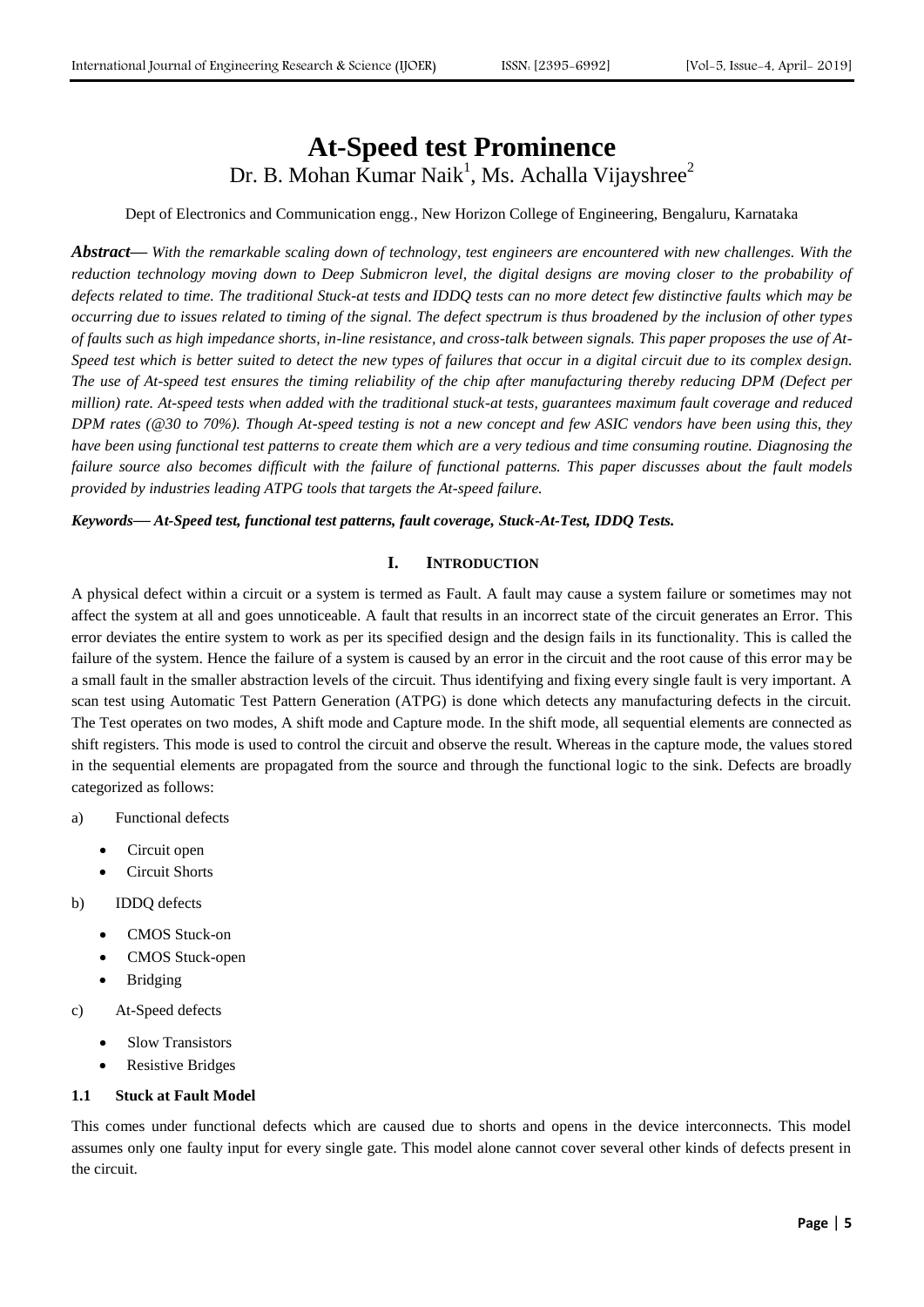# **1.2 Bridging Fault model**

In this model, it is assumed that two signals are connected together, when they should not be. This kind of fault results in Wired-and or wired-or logic. Bridging to VDD or VSS becomes analogous to stuck-at fault model.

# **1.3 Transistor Faults**

This model generalizes defects related to CMOS logic gates and comes under IDDQ defects. At transistor level, a transistor may be stuck open or stuck-short. Stuck-short assumes the transistor to be always conducting and stuck-open condition assumes the transistor to be always non-conducting. The IDDQ test measures the quiescent supply current to detect few failures which are not easily found by functional testing methods.

## **1.4 Open Fault model**

In this model, a wire is assumed to be broken and one or more inputs are assumed to be disconnected from the primary outputs.

# **1.5 Transition Delay Fault Model**

The fault caused due to rise and fall times are called Transition delays, accordingly there are two types of transition faults which are **Slow to Rise** and **Slow to fall.** A stuck-at-0 for slow to rise and a stuck-at-1 for slow to fall may be used. This approach however may not be able to detect accumulated delays throughout a large circuit.

# **1.6 At-Speed test**

This model, which is also the prime area of the study detects the delays introduced by resistive defects. At-speed test is considered a must to maintain acceptable DPPM rates in any nanometre design.

There are two types of at-speed fault models which are widely accepted in Industry today. They are a) The Path delay model and b) The Transition delay model. They both work by generating scan pattern unlike stuck-at-fault model which is a static testing method. This testing consists of two parts, first part launches a logic transition and the second part captures the response. If the transition fails to update within the capture time, we say that the test is failed and the circuit is having Atspeed defect.

An example is present below to show how the At-speed test works:

Goal : Propagation from 0 to 1 (Rising Transition)



**FIG 1: Goal: detect fault from 0 to 1 i.e. in a Rising transition**



**FIG. 2: Define initial values for path sensitization**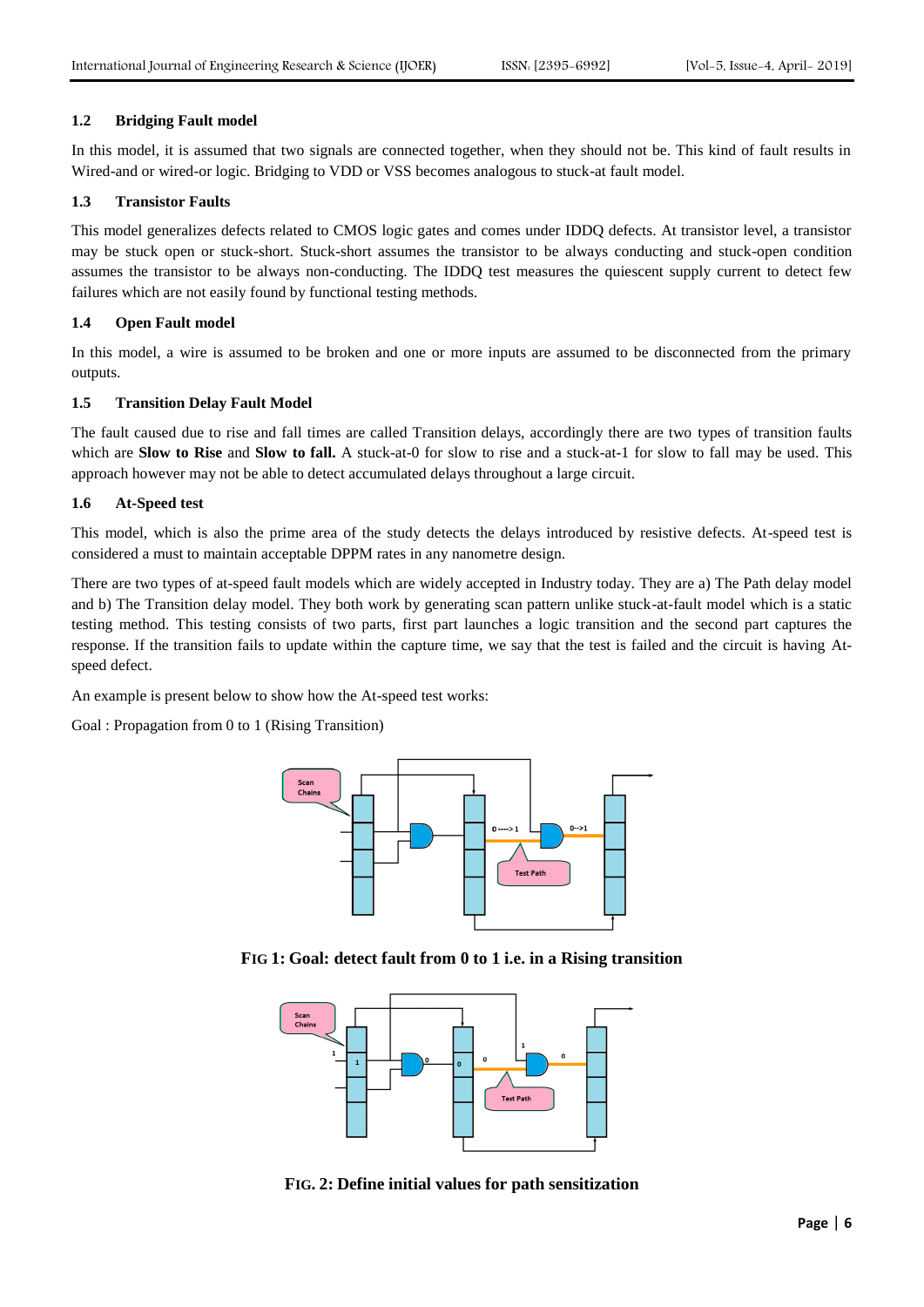

**FIG. 3: Define values for launch event (scan chain values are known now).**



**FIG. 4 : Pulse Clock to launch (Value gets changed and starts propagating).**



**FIG. 5: Pulse Clock to Capture (Value gets propagated)**

# **II. PATH DELAY FAULT MODEL (PDFM)**

This model is used to capture small as well as large delay defects which may be present along a path in the circuit. It is preferred to generate tests only for few critical paths as there are enormous test paths in the circuit design and test generation for all the paths is impossible. Only test for critical paths are generated to ensure that the timing behaviour of the signals are working as per the golden reference (i.e. as desired). Path delay fault, models manufacturing defects that can causes cumulative delays along the critical path of the design. The critical path in a design can be identified by using a static timing analysis tool. Test patterns for faults along these critical paths are generated by an ATPG tool. The path delay testing typically is done between start and end of scan cells. Path delay patterns helps to verify the device's operating frequency and sometimes also for speed binning. By manipulating the launch-capture sequences, device's can be tested for various speeds.

#### **2.1 Path Delay test implementation**

- 1. A list of all critical path is generated by a Static time Analysis tool.
- 2. These paths are given as input to FastScan (ATPG tool)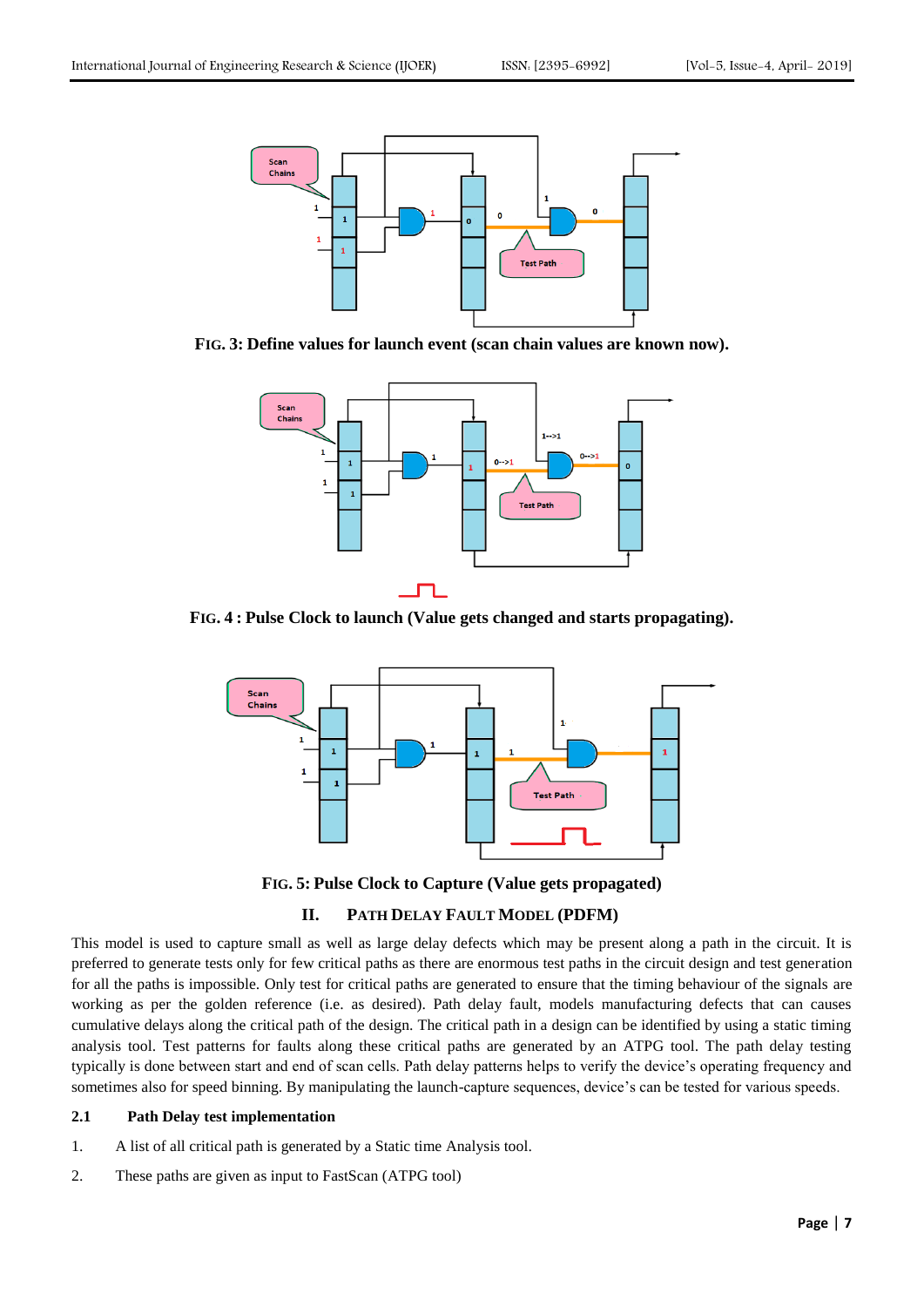- 3. ATPG tool also checks the integrity of the path as sometimes STA also reports some false path.
- 4. After identifying all real paths, the ATPG tool generates test patterns for those paths.
- 5. A fault list is generated which contains two faults per path, Slow to rise and slow to fall defects.
- 6. The ATPG tool provides a test coverage number that includes only the loaded path and not all paths in the design.

## **III. TRANSITION DELAY FAULT MODEL**

The faults caused due to Rise and fall time of the signals are called transition delay faults. There is a finite time between the applied input and output response. This area is prone to create faults in the absence of proper time for the settlement of signals. As seen earlier in (2) that there are two kinds of transition faults slow to rise and slow to fall in path delay, but this method is confined to the supplied critical paths unlike transition delay testing which automatically chooses small paths in the design that include the targeted fault location. There are again two kinds of transition tests a) Launch-Off-Shift and b) Broadside. These are described in the below section:

#### **3.1 Launch-Off-Shift**

LOS patterns are shown in fig. 6. This approach involves launching during the last shift of scan chain loading. The circuit is then placed to capture mode within no time i.e., the scan enable signal should have the transition very quickly after the last shift of functional frequency so that the logic is allowed to settle before the capture clock occurs. The Scan enable signal should be routed as a high frequency signal. This approach gives highest test coverage and results in faster ATPG run time.



**FIG.6: Launch off shift transition patterns.**

# **3.2 Broadside (Launch on Capture)**

This approach launches the transition in the functional mode. Before that, first the entire scan data shifting is done in test mode. Later two at-speed clocks are pulsed for launch and Capture in the functional mode. After capturing the values, the data is shifted out slowly in the test mode. This approach is most accepted by many companies for reasons mentioned in (4).



**FIG.7 - Broadside (Launch on Capture) transition patterns**

## **IV. LOC / LOS LIMITATIONS AND STRENGTHS**

ATPG is much easier with LOS as compared to broadside patterns. LOS achieves higher coverage and escalates the ATPG run time. Even though Broadside approach is more commonly used as compared to LOS. The main reason must be the